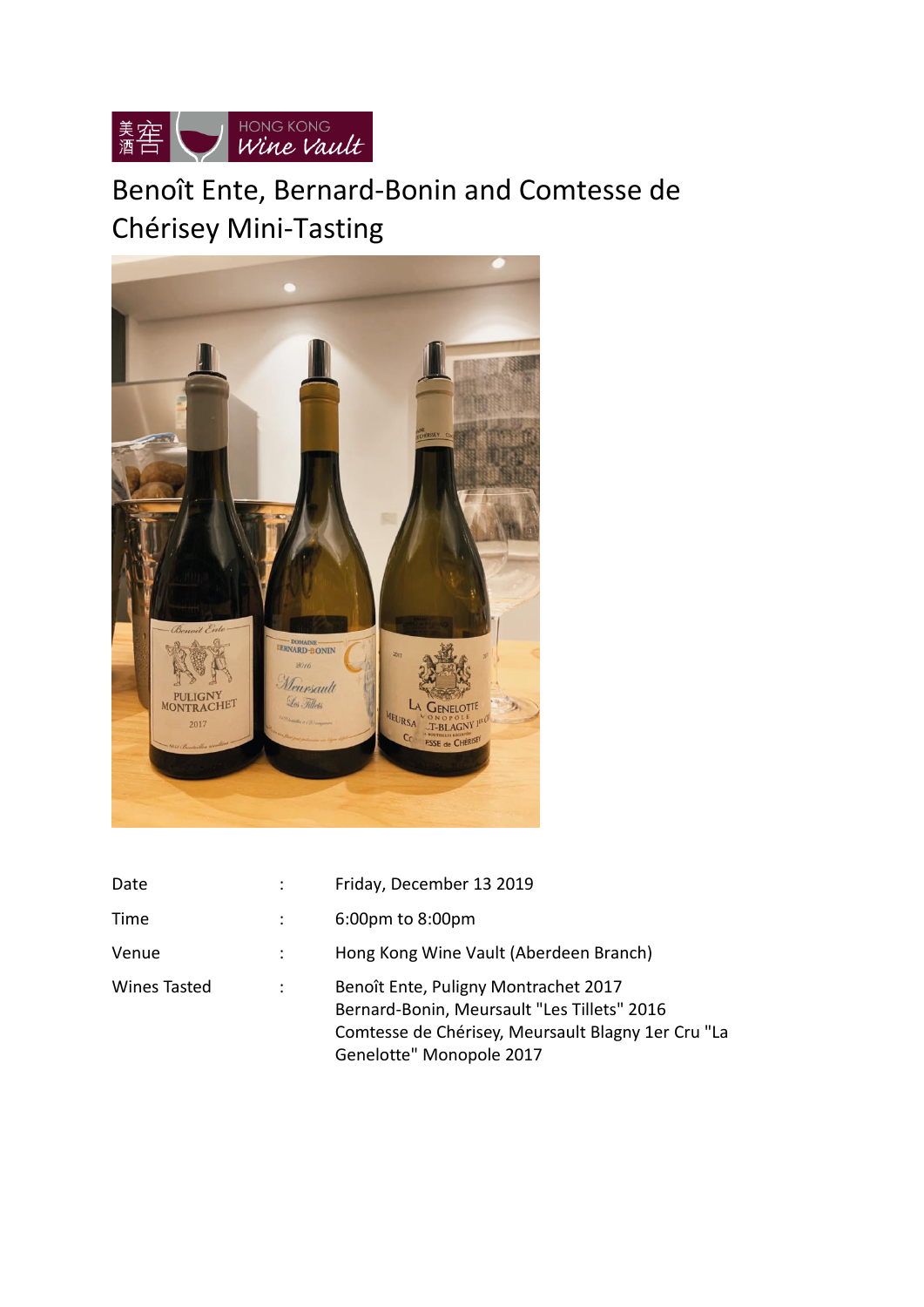## **Our thoughts:**

*As many wine lovers turn towards Burgundy, the most common feedback we receive is, "Burgundy is so expensive". Therefore we are always looking out for some affordable producers who can bring the same kind of pleasure that the highly sought-after producers can offer and we were pleasantly surprised to find many. In this mini-tasting we are introducing the following three up-and-coming domaines to our customers; each wine expresses a personality derived from its terroir, and we believe it would be wise to taste them now and start collecting before their prices begin soaring.*

### **Benoît Ente, Puligny Montrachet 2017**

*Benoît is the younger brother of Burgundy legend Arnaud Ente. Benoît began his career by growing fruit on half of his grandparent's domaine. After getting plenty of practice producing superior grapes for negociants, he parted ways with the relatives in 1997 to farm 9.55 acres of his own vineyards. His primary production is Chardonnay from Puligny-Montrachet and Chassagne-Montrachet, but he also makes Bourgogne Blanc, Crémant, and Aligoté. Benoit's hallmarks are purity, terroir, and low intervention, long élevage, and very little new oak. His wines convey terroir and have a vibrant energy that electrifies the palate from start to finish.*

*His 2017 village wine is composed of two lieux-dits measuring slightly more than 3/4 of an acre each: "Les Tremblots" planted in the early and late 1960s; and "Les Houlières" planted in the early 50s and 80s.* 

*"Smoky aromas feature notes of acacia blossom, white peach and lemon zest plus a hint of spice. The more refined medium weight flavors are once again quite succulent white retaining good verve that continues onto the saline, complex and beautifully persistent finish. This is not necessarily bigger or richer but it does offer slightly better depth." (Allen Meadows, BH 89-92, Outstanding Top value)*

### **Bernard-Bonin, Meursault "Les Tillets" 2016**

*Nicolas Bernard at Domaine Bernard-Bonin in Meursault runs a seven-hectare estate together with his wife Véronique Bernard Bonin, a daughter of the well-known Michelot family. Together, they own and cultivate 17.5 acres, including vineyards in Meursault, Meursault 1er Cru and Puligny-Montrachet 1er Cru. Bernard-Bonin is known to produce fresh, rich, mineral and vibrant styles of Meursault. Grapes are picked earlier than usual to retain the acidity and balance out the fat of Meursault which follows with 15-18 months of ageing the wine in oak barrels.*

*From a plot of around one hectare, the Meursault "Les Tillets" is a magnificent white wine, with clear and bright golden in colour, aromas of fresh green apples, lime and starfruit. Refreshing acidity due to early harvest was the hallmark of this Meursault. Intense and*